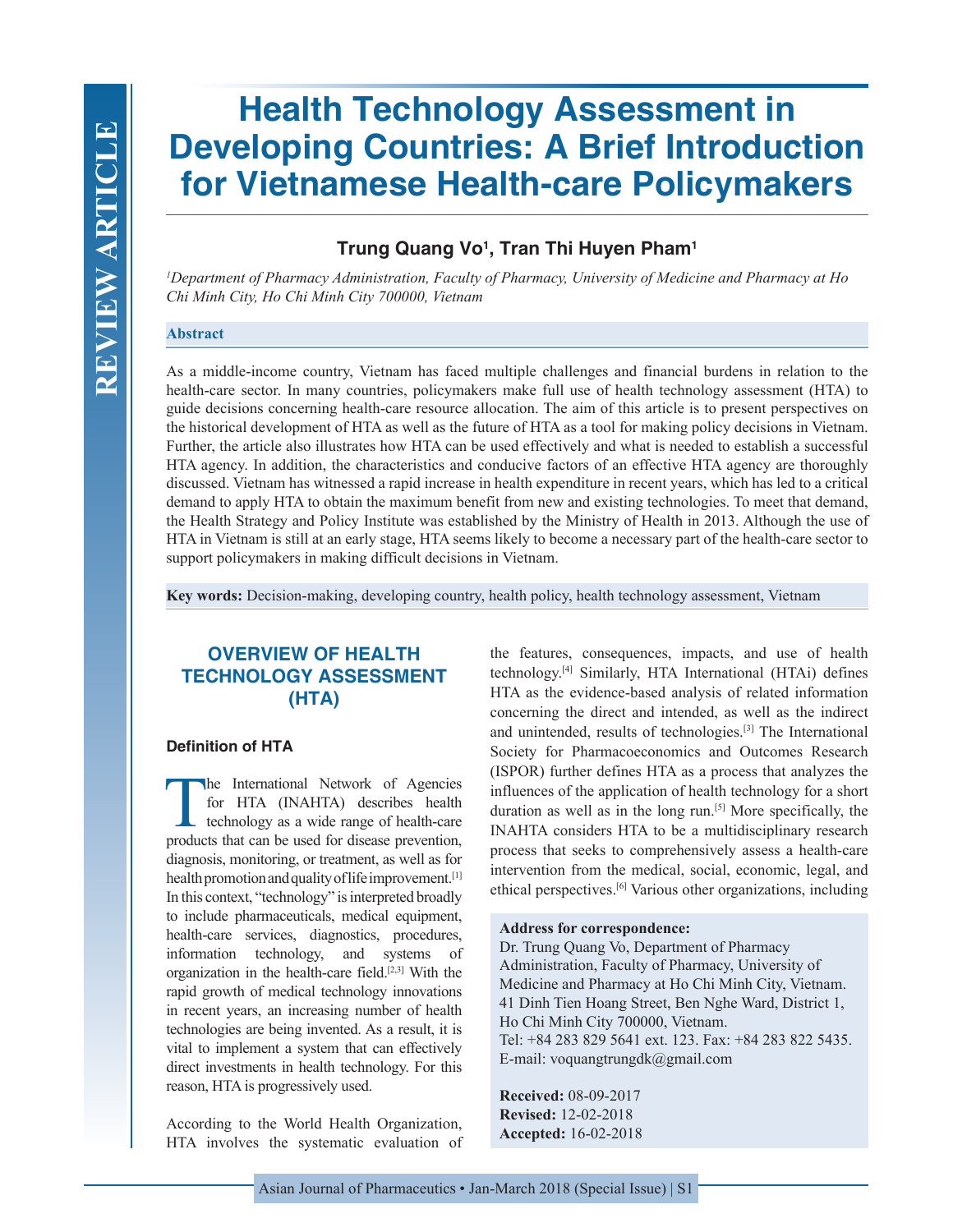the European Network for HTA (EUnetHTA), similarly consider that HTA summarizes knowledge regarding the clinical, economic, social, and ethical issues associated with the use of a health intervention using systematic, clear, and equitable methods.[7]

### **Role of HTA**

The economic evaluation of a new health technology plays a vital role in supporting decision-makers concerned with health-care policy and practice,<sup>[8]</sup> especially in terms of pricing, reimbursement, and market access decisions. The impact of this role can be seen in two basic aspects. First, there is the link between HTA and the pricing and reimbursement (P and R) process, that is, whether HTA is a formal part of the P and R process or separate from it. The second aspect concerns the main effects of HTA in terms of pricing, reimbursement, and market access.[9]

The National Coordinating Center for HTA of the United Kingdom suggests that HTA outcomes provide answers for the following questions concerning health technology: "When compared with existing alternatives, does the technology work, in whom does the technology work, and what is the cost impact?<sup>[10]</sup>" This implies that HTA contributes to the determination of the relative "value for money" of a new intervention, thereby helping to guide policymakers and patients as to what is the most appropriate treatment option.[11] Basically, an effective HTA program ensures the appropriate selection of the latest medical devices/ drug or healthcare services with the most affordable price. To fulfil this role, HTA needs to provide accessible and valuable information regarding the technical characteristics and properties, clinical effectiveness and safety, costs and economic evaluation, and other impacts of new technologies to all concerned stakeholders.

In this way, HTA also contributes to strike a balance between innovation in terms of medical interventions and delivery of adequate and appropriate care to patients, especially in low- and middle-income countries (LMICs) characterized by tight health-care budgets.

#### **Characteristics of successful HTA agencies[12]**

The principal feature of a strong HTA agency is independence. Securing such independence one means that the HTA process can proceed without any political pressure to ensure particular objective outcomes.

The second key characteristic is financial sustainability, which refers to the consistent flow of financial resources into the HTA agency. One suggestion for achieving this is an annual budget allocated by the government. Yet, the operation of HTA agencies, which typically rely heavily on research sponsors, could be threatened if sufficient grants are not available.

The third factor that leads to an effective HTA agency is good management of any potential conflicts of interest (CoI). This is necessary because HTA agencies frequently confront problems when dealing with the different interests of various stakeholders in the health-care sector, for example, health professionals, politicians, civil society, and patient groups. Consequently, good management of any CoI is needed to maintain the neutrality of the HTA agency, which can only be accomplished if HTA agencies coordinate with private industry without receiving financial support from such organizations.

The fourth key characteristic is employing full-time academic staff. HTA is applied in many fields, including pharmaceuticals, medical equipment, health improvement, disease prevention, and health policy. Therefore, when performing HTA, the availability of a multidisciplinary staff who are able to continuously develop their skills is vital.

The fifth feature that contributes to a successful HTA agency is access to an extensive network of local and international partners for the purpose of sharing experiences and best practice.

The sixth element of a successful HTA agency is establishing a methodical process for determining relevant policy topics for assessment. Once interventions have been chosen, their possible effects are examined and then communicated to numerous stakeholders, such as decision-makers, health-care providers, and industry.

The final key characteristic is the ability to produce research with a qualified assurance (QA) mechanism to ensure the high quality of the assessment. Research studies implemented by agencies with a good QA mechanism can be published in academic journals and then widely acknowledged.

#### **Conducive factors for establishing HTA agencies**

After acknowledging the key characteristics of any successful HTA agency, it is necessary to consider the conducive factors for establishing an HTA agency. The Health Intervention and Technology Assessment Program (HITAP) has identified six key elements in this regard, which will be thoroughly discussed below.

First, HTA systems with a higher proportion of public investment than private contributions are more likely to be well-established. These systems stand a greater chance of investing in high-quality and cost-effective interventions.

Second, political will, leadership, and legislation all serve as strong encouragement for establishing effective HTA agencies due to legitimizing the role of HTA in the policymaking process, which creates both a requirement and a necessity for more HTA programs.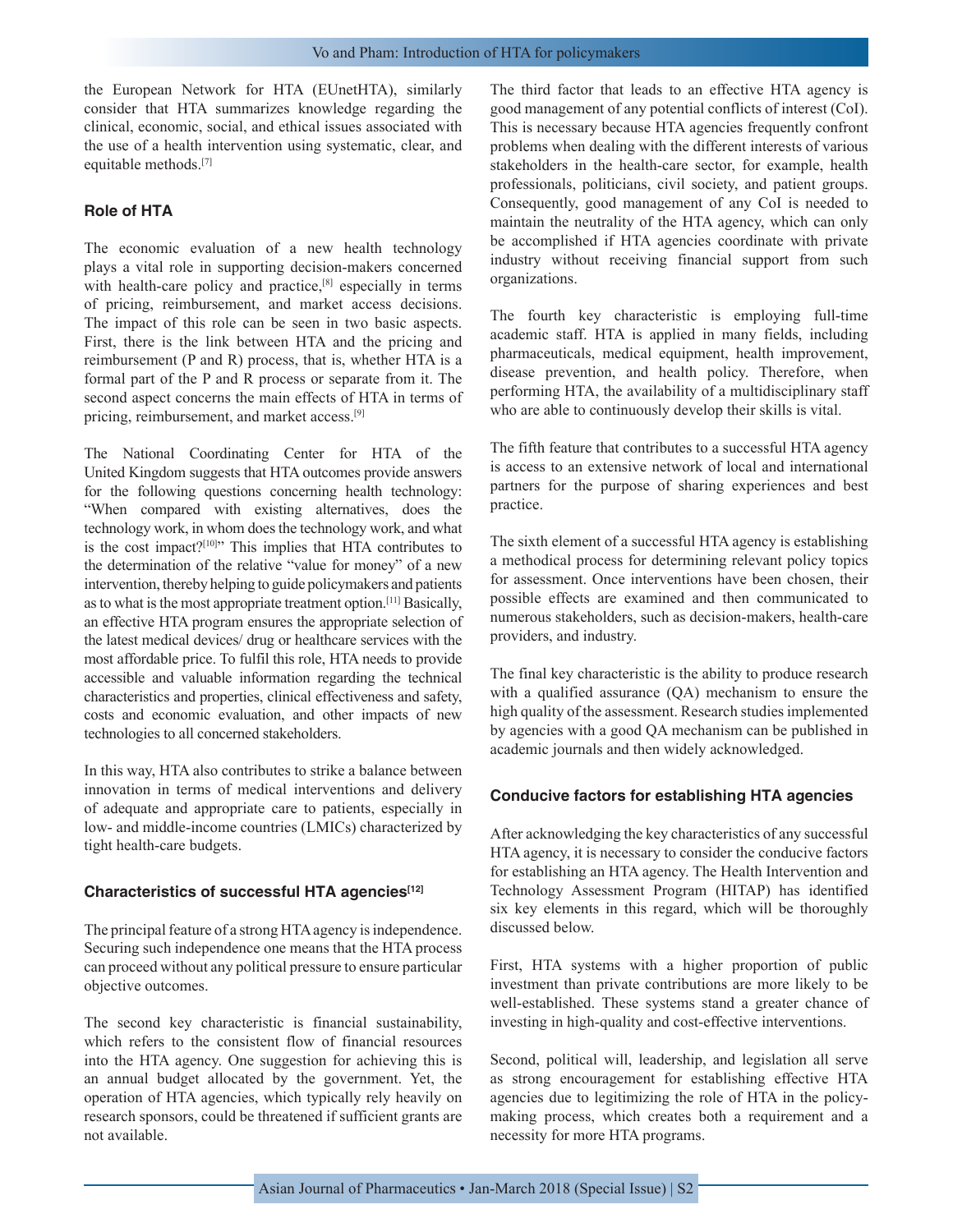Third, a high capacity for health information promotes the use of HTA. The HTA process requires a wide range of information and large data sets for analysis. Therefore, an efficient and expansive information infrastructure will make it easier for the government to conduct HTA at an affordable price.

Fourth, the provision of local training in HTA-related disciplines is an essential action before the establishment of formal HTA agencies. Training postgraduates in pharmacoeconomics, health economics, and other relevant HTA disciplines in universities or further education intuitions will result in the availability of skillful and academic staff who can help to strengthen the existing or new capacity of a successful HTA agency.

Fifth, effective coordination between HTA associations and stakeholders serves to establish a link between studies and policy, since these stakeholders, including politicians, medical associations, civil society, and industry, are all involved in every stage of the HTA process. Such partnerships will contribute to widely accepted HTA outcomes and serve to legitimize the produced policies.

Sixth, establishing independence from international support or external assistance compels HTA agencies to spend their limited resources more effectively. The lack of external aid should lead to increased concern on the part of policymakers about making wise and efficient decisions.

## **Elements of the HTA process and principles of conduct**

There are five main activities involved in the HTA process, namely, horizon scanning, topic determination, assessment and preliminary appraisal, dissemination of results and recommendations, and monitoring and evaluation of the organization.[10] Some experts have suggested a series of 15 principles to be considered when evaluating the available HTA activities or establishing new ones.<sup>[13]</sup> All five main activities as well as the application of HTA for policymaking should be conducted according to these principles. Hence, the five main activities will now be considered and the principles that inform them analyzed.

Horizon scanning refers to the early analysis of prominent technologies, potential evidence requirements, and budget allocation.[10] The first principle that informs this activity is the notion that the aim and range of the HTA should be transparent and relevant to its use. To abide by this rule, the HTA agency's staff should develop a list of questions to be addressed by HTA and then follow-up on those questions.[13]

Topic determination involves selecting priorities from ranked prominent technologies for assessment or reassessment.<sup>[10]</sup> In general, HTA should consider all related technologies due to the existence of potential inefficiencies in all forms of health care. However, in a situation where not all technologies are assessed, a transparent system for setting the priorities for HTA should be established.<sup>[13]</sup>

Assessment and preliminary appraisal require the gathering, evaluating, and systematic examining of all the available data concerning the technology.[10] Due to the complicated and often controversial nature of HTA-based decisions, the HTA process should be explicit and unbiased, applying suitable methods for evaluation and including a wide range of evidences and results to gain both stakeholder and public trust. In addition, HTA should clearly describe the uncertainty surrounding any estimates. As all information is estimated, the potential errors and limitations of the examination should be recognized. In addition, when conducting HTA, the complete social perspective as well as issues of generalizability and transferability should be considered to maximize efficacy and social benefits.<sup>[13]</sup>

Dissemination of results and recommendations allows the HTA findings to be widely and effectively used. To achieve this, the HTA process should be timely, which means that HTA should be implemented when its findings can provide useful information concerning health-care technologies for policy decisions. Further, the assessments should be continuously updated. Moreover, the HTA results need to be communicated appropriately to different stakeholders due to potential CoI. Another principle that informs these activities suggests that the relation between HTA itself and the resulting decisions, as well as the HTA outcomes and policy-making process, needs to be explicitly defined.[13]

Monitoring and evaluation of the organization ensure that the HTA program runs effectively and generates trustworthy outcomes. A number of issues need to be considered when constructing a monitoring organization for a successful HTA program. First, all the main stakeholders should be involved in all the steps of the HTA program, since this leads to a greater opportunity for outcomes to be implemented as well as serving to guarantee higher quality technology assessments. Second, those conducting the HTA should actively seek out all available data to maintain transparency and gain trust in their decisions. Finally, the HTA process needs to be monitored so as to ensure that it is fairly being implemented and the original investment in conducting HTAs is fruitful.[13]

#### **Barriers for applying HTA policy decisions**

One of the main aims of HTA is to inform decision-makers in relation to policy development. However, a number of problems can prevent HTA from fulfilling its role. The most common barriers to implementation that have been identified in the Asia-Pacific region include the silo-based policy-making process, low quality policy-making standard, limited dissemination of research, and high respect for expert opinions.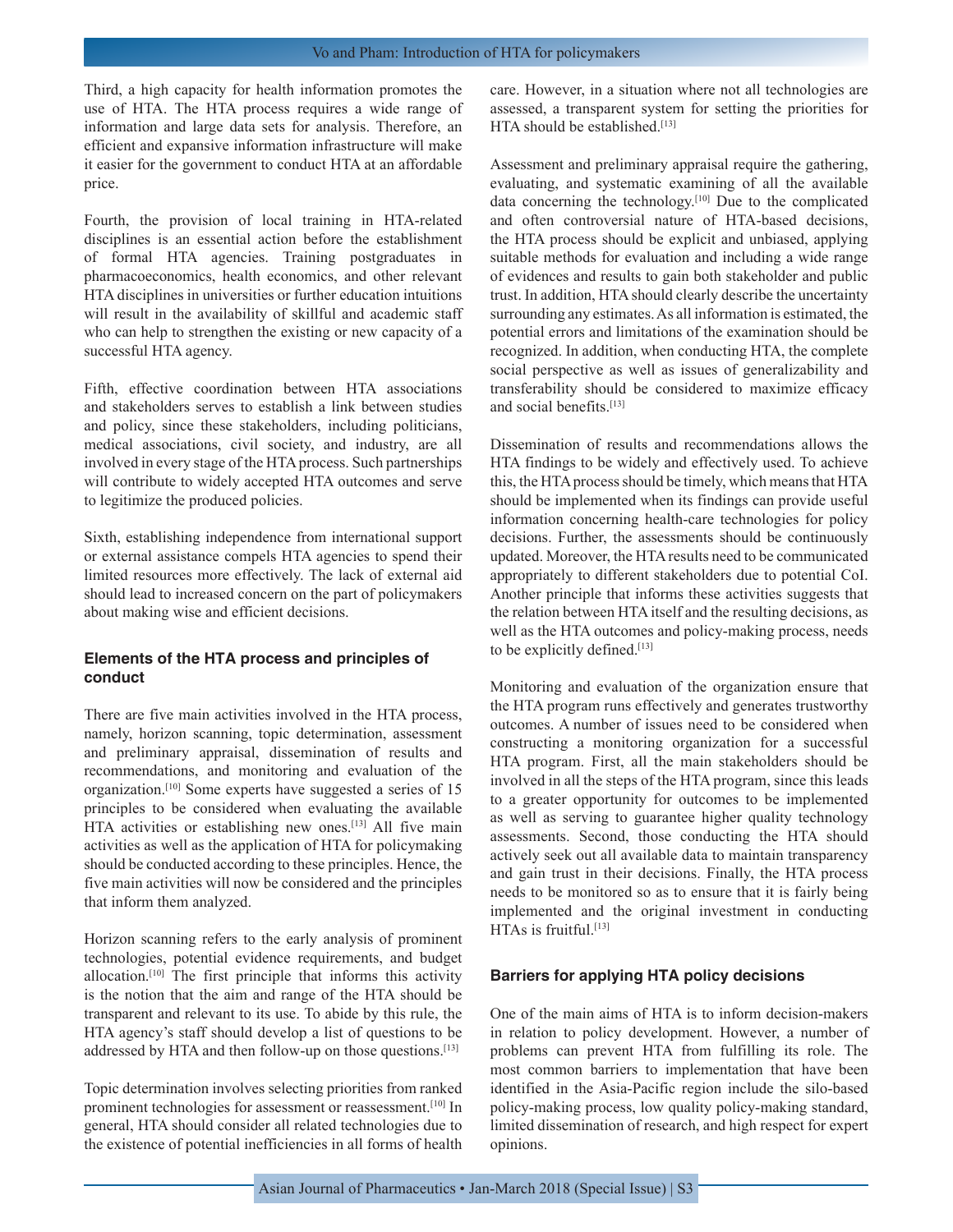A silo-based decision-making process occurs when no other relevant stakeholders besides the chairman participate in making decisions. This means that the leader of the policymaking body often has a greater impact on other committee members than the HTA findings in terms of making decisions, which reduces the use of HTA in policymaking.

Another barrier concerns the fact that policymakers often utilize poor decision-making criteria when allocating resources. More specifically, policy considerations mainly focus on the unit costs of health technologies or safety and short-term outcomes rather than long-term consequences or the link between cost and effectiveness.

At the same time, there is less chance of research results that offer no benefits to policymakers being used during the decision-making process. Simply put, HTA findings that are inconsistent with policy will prove difficult to disseminate to stakeholders. This barrier could represent the main reason for preventing the development of policies that benefit society.

The final common barrier is the fact that expert opinions are generally considered to be more important than evidencebased findings, especially in Asia, where respect for seniors is frequently higher than that seen elsewhere in the world. Therefore, applying strong HTA findings when making decisions may prove challenging.

# **INTRODUCTION OF HTA IN VIETNAM**

#### **Historical development**

In March 2013, the Ministry of Health (MoH) of Vietnam decided to establish and operate the Health Strategy and Policy Institute (HSPI) to foster efficient cooperation between policymakers, research agencies, and other stakeholders. The HSPI is responsible for conducting studies to provide scientific evidence that the MoH can use to build and modify health strategies, as well as collaborating with international partners in relation to health policy and the health-care system.[13] The United Kingdom's National Institute for Health and Care Excellence (NICE), a long-term partner of the MoH of Vietnam, completed the first step in supporting the design of the basic package of health care subsidized at Vietnamese health facilities in November 2013. The NICE International aims to support the HSPI on the journey toward achieving universal health coverage (UHC). However, the health benefit package has not yet been applied, while a link between research institutions and policymakers in Vietnam has also not been completely created.

The HSPI organized a consultation workshop concerning the development of a strategic roadmap for HTA in Vietnam in 2014.[14] In the same year, the HSPI also participated in the 3<sup>rd</sup> HTAsiaLink conference held in China in an attempt to further promote international collaboration. In addition, the NICE International and HITAP Thailand both participated in a week-long training course on HTA that was held in the capital of Vietnam in July 2014.

#### **Health system context in Vietnam**

Vietnam is a middle-income country that applies centralized governance of the health-care system. The MoH plays a vital role in planning and implementing all health plans. High-ranking officers from around 20 departments are responsible for making decisions at every level in the health-care sector, which leads to the majority of policy decisions being made personally.[12]

The Vietnam Social Security (VSS) agency, which is the implementing agency for Vietnam's social health insurance, operates independently under the Vietnamese Government.[12] In 2014, the health insurance coverage rate in Vietnam was 70% although the aim is to achieve 90% coverage by 2020.[15,16]

Due to recent increases in the burden of disease and health problems such as non-communicable diseases, as well as the existence of an aging society, Vietnam spent 7% of its gross domestic product on health in 2011, which exemplifies the rapid increase in health expenditure seen in recent years.[12] In addition, due to the absence of a process for setting relevant health priorities, the use of health technology is generally unwise and incoherent. Indeed, the foundation of the selected health-care services that are paid by the National Health Insurance Fund is not based on scientific evidence or HTA studies, such as a cost-benefit analysis, cost-effectiveness evaluation, or cost-utility analysis.<sup>[14]</sup> It can take up to 2 years to make a choice regarding investment coverage and even longer for choices concerning a drug or vaccine.<sup>[12]</sup>

Based on the current health system context, there is certainly a need for HTA when establishing health priorities, including building a national list of essential medicines (NLEM) and constructing the official benefits package using HTA evidence. The HSPI is currently at an early stage of development in this regard with support from various international partners.

#### **Current practice**

The HTA process is well-established and implemented in developed countries such as the United Kingdom, the United States, and Canada, while in developing countries such as Vietnam, the use of HTA remains limited. Currently, the Vietnamese MoH is the response for conducting HTA as well as reviewing the health system based on all published evidence. However, HTA has not yet been utilized for regulatory and reimbursement decisions.[16] In addition, a review conducted in a number of LMICs such as Vietnam has revealed that although HTA is increasingly used, the associated research studies are not often used to inform policy-making at the national level in LMICs, with Vietnam being no exception.<sup>[15]</sup>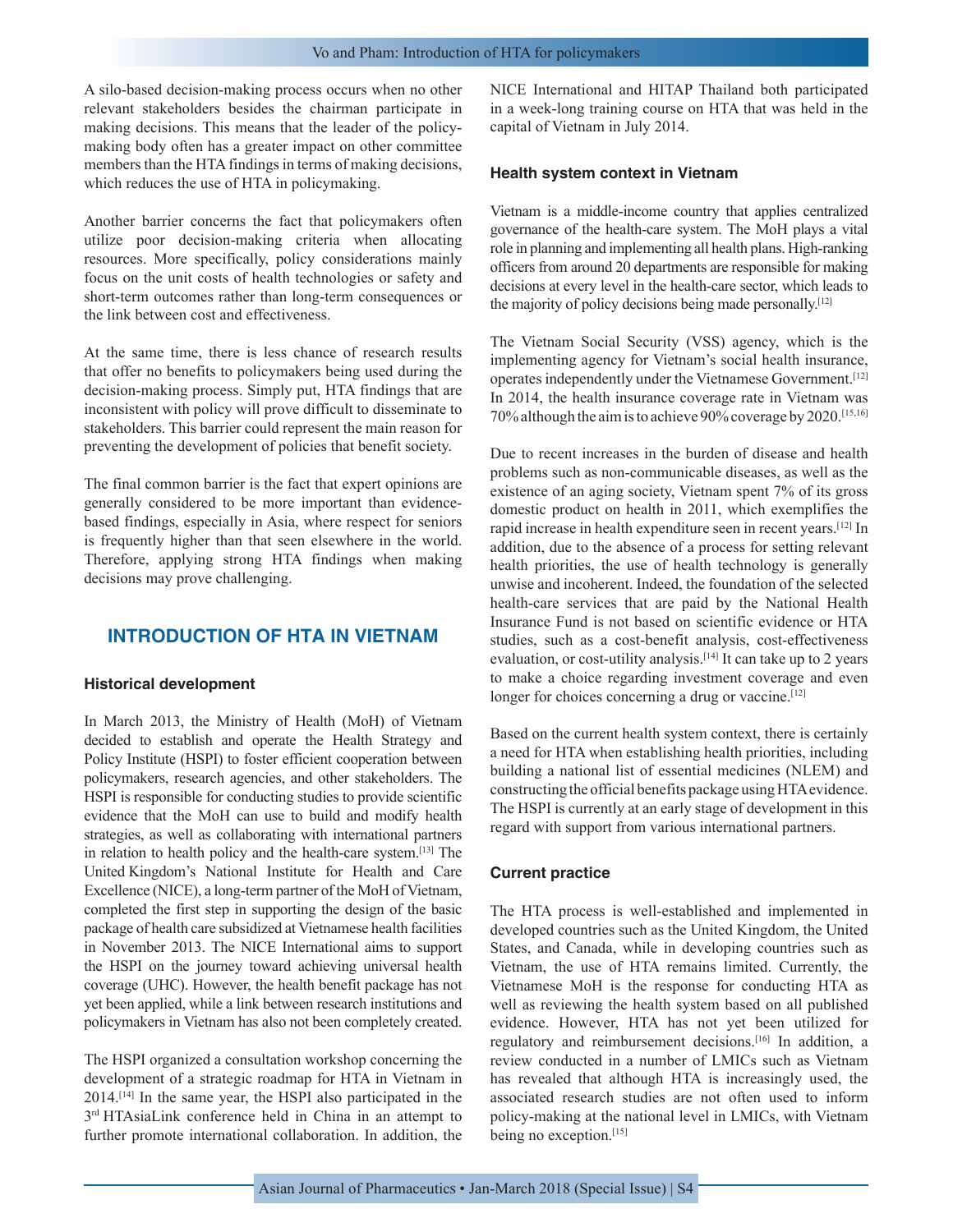In recent years, due to the demand for advanced health technologies and the rapidly growing pharmaceuticals market, the use of a health benefits package has increasingly been promoted. A health benefit package is defined as the services, activities, and goods reimbursed or directly offered by sponsored public insurance or national health services. The methods, processes, and policies that influence the design of such packages are crucial to accomplishing and sustaining UHC within the insurance field. The International Decision Support Initiative (iDSI) and HITAP engaged with the VSS agency to explore practical ways to achieve efficient and high-quality UHC during their visit to Hanoi in 2017.[7]

The National Health Insurance Policy Consulting Committee (NHIPCM), which was established in 2016, encompasses an HTA group that is responsible for advising and consulting with the NHIPCM in the technical review of HTA evidence.<sup>[2]</sup>

Several HTA studies and systematic reviews have been conducted in Vietnam in recent years, including (i) Costeffectiveness of peginterferon alfa-2b or alfa-2a with ribavirin for hepatitis C in Vietnam, (ii) cost-effectiveness of magnetic resonance imaging services in Vietnam, and (iii) costeffectiveness of trastuzumab in metastatic breast cancer in Vietnam.[2] Although there exists some good individual HTA capacity, HTA and other priority-setting tools still represent new innovations in Vietnam.[8] Currently, the main HTA aim is to cooperate with other local units to conduct policy-related HTA research with support from external intuitions.

# **HTA IN VIETNAM: A WAY FORWARD**

There are many potential applications of HTA in Vietnam, including supporting policymakers in health reimbursement decisions, providing evidence-based information about new drugs or drug classes for pricing strategies and clinical practice guidelines, and establishing an NLEM.[10] However, to convert these potential uses into reality, Vietnam needs to establish a strong HTA agency, which should be based on the financial and social contexts and demonstrate characteristics that were mentioned above. Some additional considerations include the annual budget size, sources of funding, professional workforce, reporting system, and capacity of the database.<sup>[11]</sup>

#### **How to design the framework for a HTA system**

To date, health technology is a vitally important factor in health-care system. However, health technology itself has both pros and cons. It promotes the capacity for prevention, diagnosis, and treatment, but it also has some negative impacts, including the side effects of technology, the increase in health expenditure, and the social and ethical impacts of technology. Vietnam is still a developing country with limited health resources. This situation results in enormous pressure on the health-care system in terms of how to deliver affordable and effective vital health care as well as health technology to the whole of society. Therefore, HTA represents a significant opportunity to tackle such issues in a transparent, evidencebased fashion. With regard to the development of an HTA system, there are five main strategies available, which are illustrated in Figure 1.

# **RECOMMENDATIONS FOR DEVELOPING THE HTA CAPACITY**

#### **Develop human resources**

HTA research agencies and policy-making bodies as well as other related stakeholders that use HTA all require experts and people who are equipped with the appropriate knowledge and skills. One solution for this issue is to implement more HTA training courses within medical and pharmacy universities as well as other related academic institutions in Vietnam.

## **Establish a core HTA team or institute**

The HTA process involves multiple stakeholders, which renders it essential to have a focal HTA agency to coordinate the HTA activities and cooperate with partners. This focal organization not only must be committed to HTA work but also should be responsible for establishing the trust of all stakeholders. The HTA agency in general and the HSPI of Vietnam in particular should also be independent from the government, refuse financial support from private sources, and have an explicit process for dealing with CoI involving different stakeholders. In addition, since conducting HTA is very technical and time-consuming, the HSPI should employ full-time academic staff. Although the necessary number of full-time staff members depends on the scope and responsibility of the core team or HTA institute, the focal organization must have the ability to retain staff to make a significant impact.

#### **Link HTA outcomes to policy-making mechanisms**

If they do not serve to support policy-making decisions, all HTA studies and results will become worthless. Therefore, it is essential for the HSPI to have a close connection to policy-making decisions. The appropriate mechanism for establishing this link will vary based on the context and design of the health-care system. For instance, the link between HTA and coverage decisions includes the pharmaceutical reimbursement list or essential drugs list, immunization programs, high-cost medical device packages, and public health programs.

#### **HTA legislation**

HTA legislation is not a prerequisite for a well-functioning HTA system, for example, in the case of the HITAP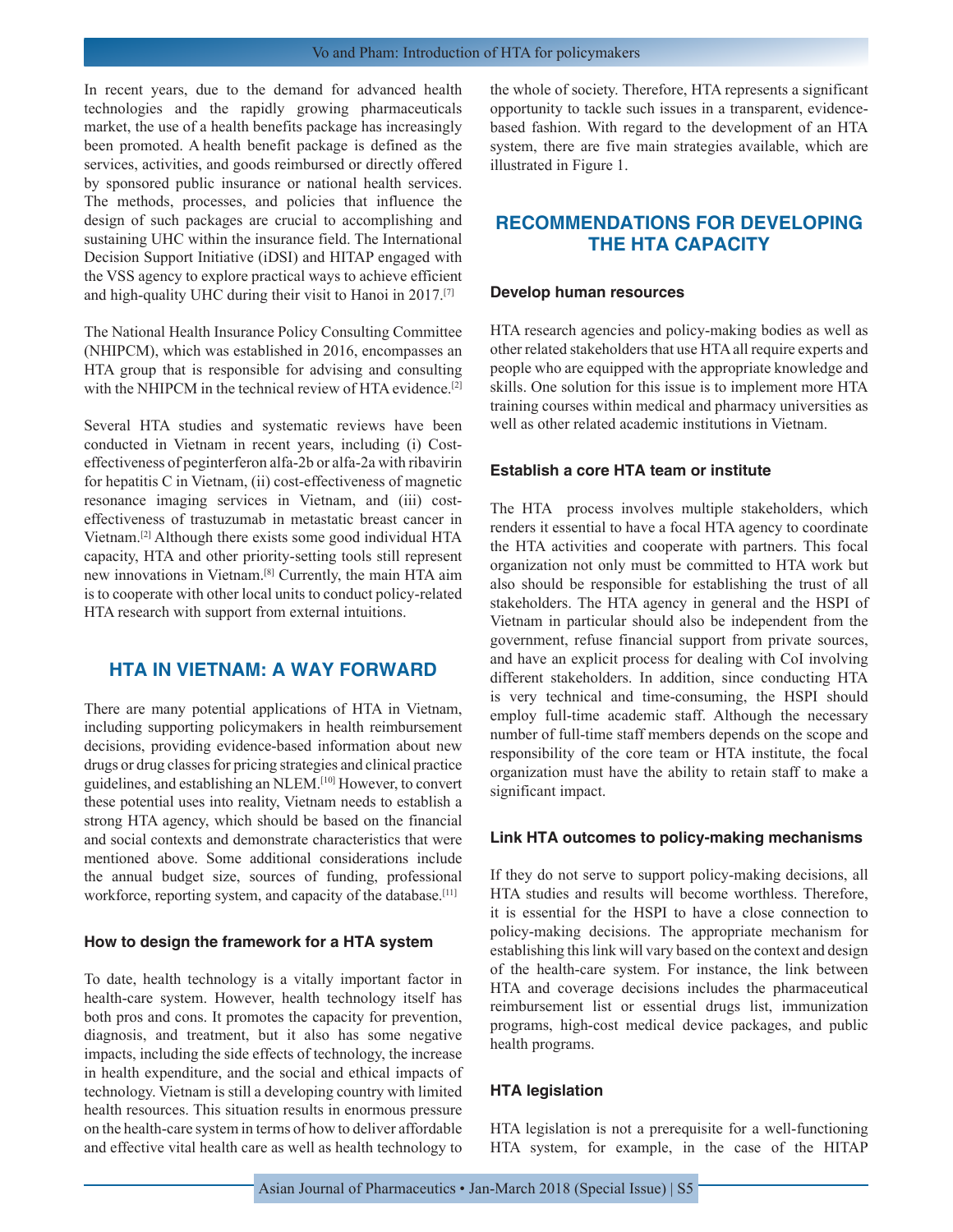

**Figure 1:** Five suggested strategies for developing the health technology assessment system in Vietnam<sup>[17]</sup>

in Thailand. In other words, HTA legislation does not necessarily guarantee the successful implementation and use of HTA. Nevertheless, the existence of appropriate legislation may help to sustain the long-term and successful use of HTA. Such HTA legislation should ensure the presence of key components such as participation, transparency, and systematic application within the HTA process rather than focusing on technical issues.

#### **International collaboration**

The HTA agencies of the seven countries all received international support and formal overseas training for staff. International technical support is very useful, especially during the formative stages. As to the establishment of the database, resources are widely available at the international level through international agencies. However, some resources offer policy advice rather than building the capacity of local researchers, and therefore, they are rarely adaptable to local policy questions. As a result, a gap between international support and in-country technical support, which involves hands-on supervision and working closely on local studies, may occur.

Moreover, the experience of using HTA when making policy decisions in one setting can be influenced by the context, especially in places that have similar economic and health infrastructure. Therefore, regional networking, such as HTAsiaLink, is equally important when compared to international or global networking, which is widely available in many forms, including the HTAi, ISPOR, and INAHTA.

## **REFERENCES**

- 1. Topfer LA, KF, International Network of Agencies for Health Technology Assessment. Health Technology Assessment (HTA) Glossary.  $1<sup>st</sup>$  ed. Stockholm: INAHTA Secretariat; 2006.
- 2. ISPOR, News Across Asia, in The ISPOR Asia Consortium Newsletter;2017 Available from: https:// www.ispor.org/consortiums/asia.asp. [Last accessed on 2017 Aug 03].
- 3. HTAI. What is HTA?. Available from: http://www. htai.org/htai/what-is-hta.html. [Last accessed 2017 Mar 01].
- 4. WHO. Health Technology Assessment. Available from: http://www.who.int/medical\_devices/assessment/en. [Last accessed on 2017 Mar 02].
- 5. Babigumira JB, Jenny AM, Bartlein R, Stergachis A, Garrison LP. Health technology assessment in low-and middle-income countries: a landscape assessment. J Pharm Health Serv Res 2016;7(1):37-42.
- 6. Luce BR, Drummond M, Jönsson B, Neumann PJ, Schwartz JS, Siebert U, *et al*. EBM, HTA, and CER: Clearing the Confusion. Milbank Q 2010;88:256-76.
- 7. iDSI. Building Capacity to use Evidence for UHC in Vietnam. Available from: http://www.idsihealth.org/ blog/building-capacity-to-use-evidence-for-uhc-invietnam. [Last accessed on 2017 Aug 05].
- 8. iDSI. Mapping of Priority setting in Health for 17 Low and Middle Countries Across Asia, Latin America and Africa. IDSI; 2015.
- 9. EUnetHTA, Health Technology Assessment (HTA). Available from: http://www.eunethta.eu/about-us/